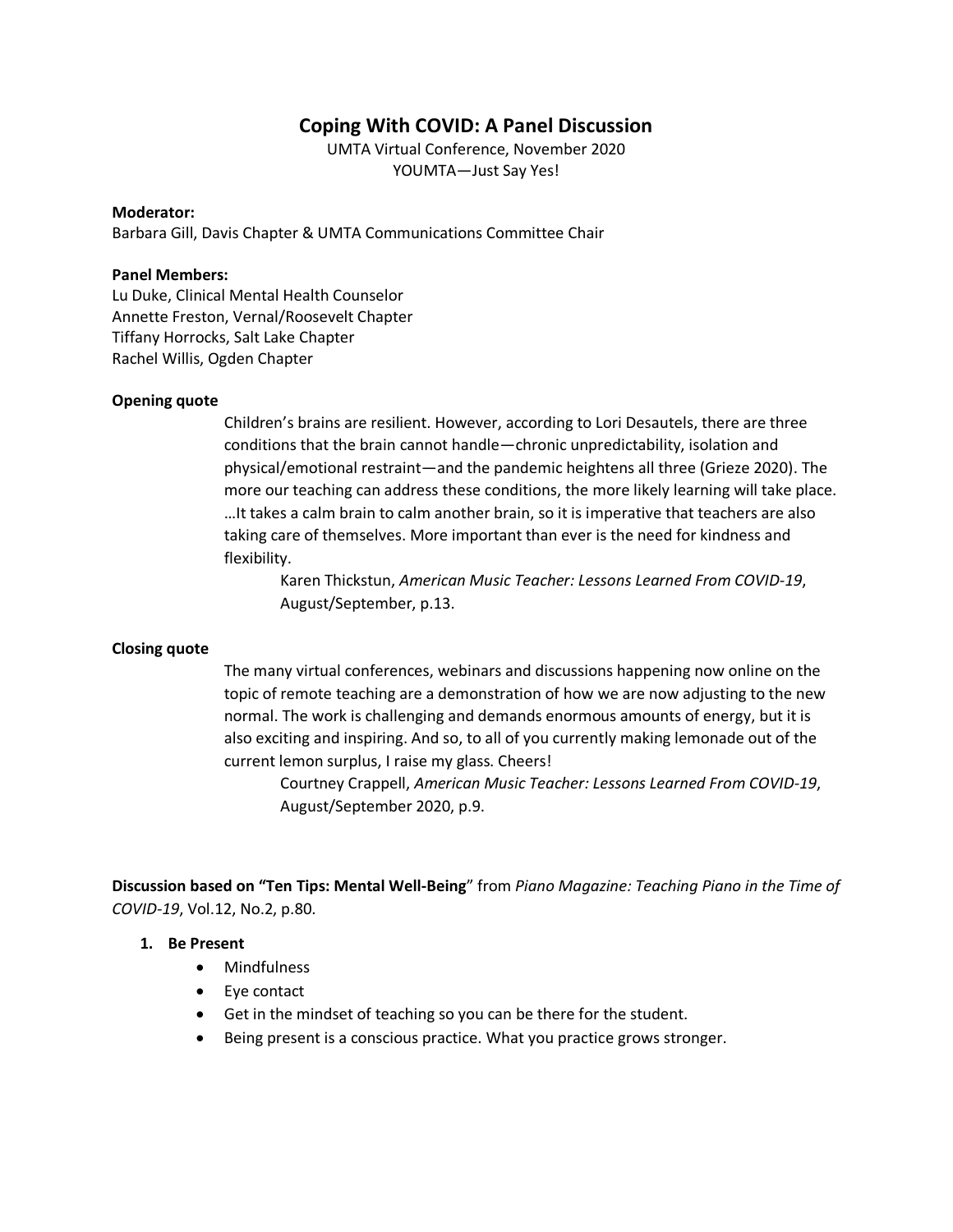## **2. Establish Boundaries**

• What is okay and what is not okay. Boundaries protect us and protect other people from us.

## **3. Prioritize Your Attention**

• Teach a person, not a lesson

## **4. Move your body**

• The power of moving your body has physical, mental, and emotional benefits.

## **5. Notice changes**

• We can uniquely notice changes in our students as we have lessons one-on-one, week after week, year after year.

## **6. Laugh!**

- Ways teachers and students survived quarantine with a smile.
- Flock of Flamingos (yard art)
- The Merry Moustache Month of May (see Utah Music Teachers Association Public Facebook page, June 20, 2020)
- Piano Practice Bingo by Southern Fried Soprano (teacherspayteachers.com)
- Recital Prep Boot Camp (teachpianostoday.com)